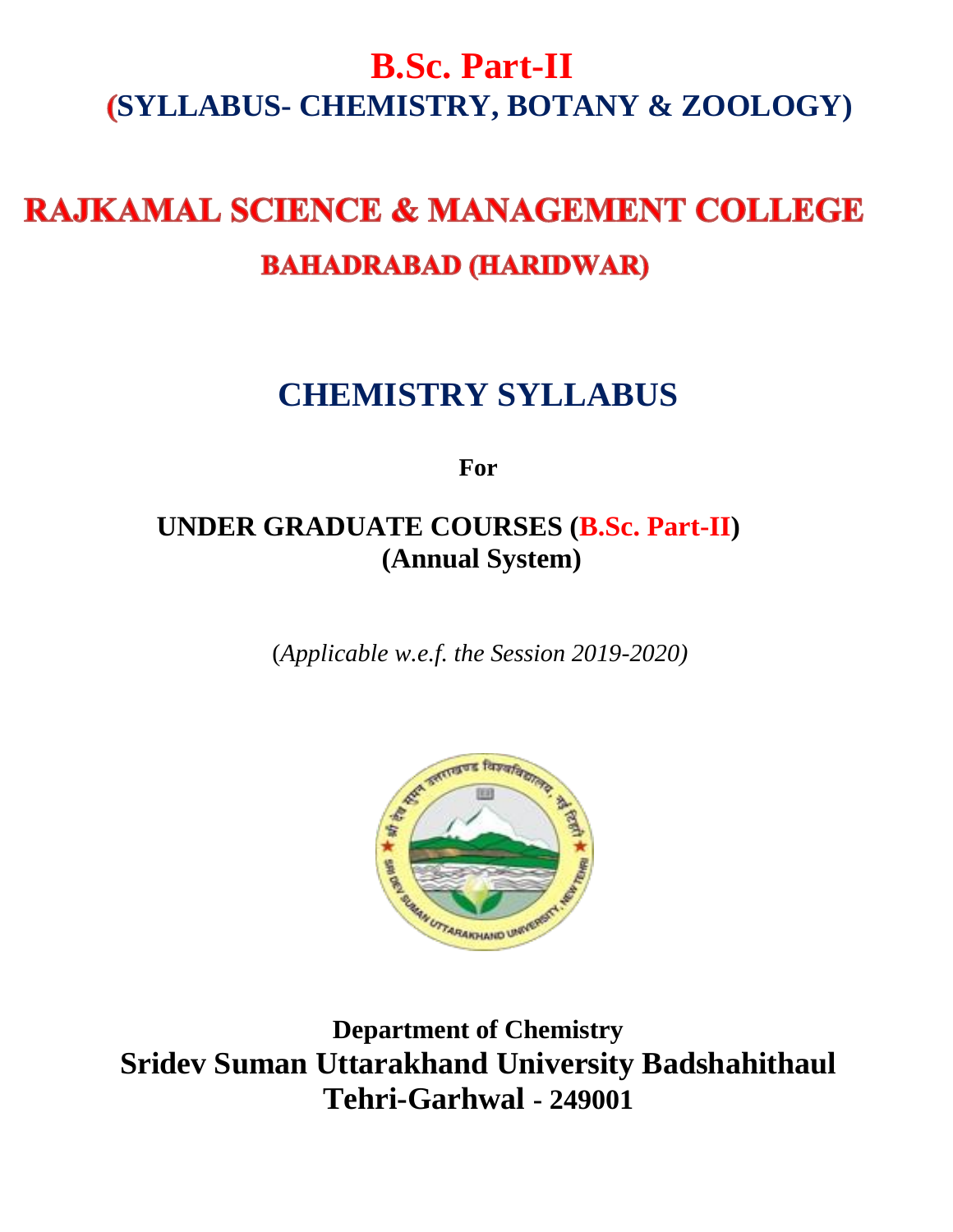## **B.Sc. (II YEAR) CHEMISTRY**

There shall be three written papers and a practical examination as follows:

| <b>Paper</b> | <b>Paper Code</b> | <b>Cource</b>               | <b>Max. Marks</b> | <b>Work Hrs</b> |
|--------------|-------------------|-----------------------------|-------------------|-----------------|
|              | CH-201            | <b>Inorganic Chemistry</b>  | 50                | 60              |
| Ш            | CH-202            | <b>Organic Chemistry</b>    | 50                | 60              |
| Ш            | CH-203            | <b>Physical Chemistry</b>   | 50                | 60              |
|              | CH-204            | <b>Laboratory Practical</b> | 50                | 60              |
|              |                   | <b>Grand Total</b>          | 200               | 180             |

Candidate will be required to pass in Theory and Practical Separately.

## **B.Sc. – II Inorganic Chemistry Paper-I**

#### **Unit – I**

**I.** Chemistry of Elements of First Transition Series:

Characteristic properties of d-block elements. Binary compounds (hydrides, carbides and oxides) of the elements of the first transition series and complexes with respect to relative stability of their oxidation states, coordination number and geometry.

**II.** Chemistry of Elements of Second and Third Transition Series: General characteristics, comparative treatment of Zr/Hf, Nb/Ta, Mo/W in respect of ionic radii, oxidation states, magnetic behavior, spectral properties and stereochemistry.

#### **Unit – II**

**III.** Coordination Compounds

Werner's coordination theory and its experimental verification, effective atomic number concept, chelates, nomenclature of coordination compounds, isomerism in coordination compounds, valence bond theory of transition metal complexes.

## **Unit – III**

- **IV.** Chemistry of Lanthanide Elements Electronic structure, oxidation states and ionic radii and lanthanide contraction, complex formation, occurrence and isolation, ceric ammonium sulphate and its analytical uses. **RAJKAMAL COLLEGE**
- **V.** Chemistry of Actinides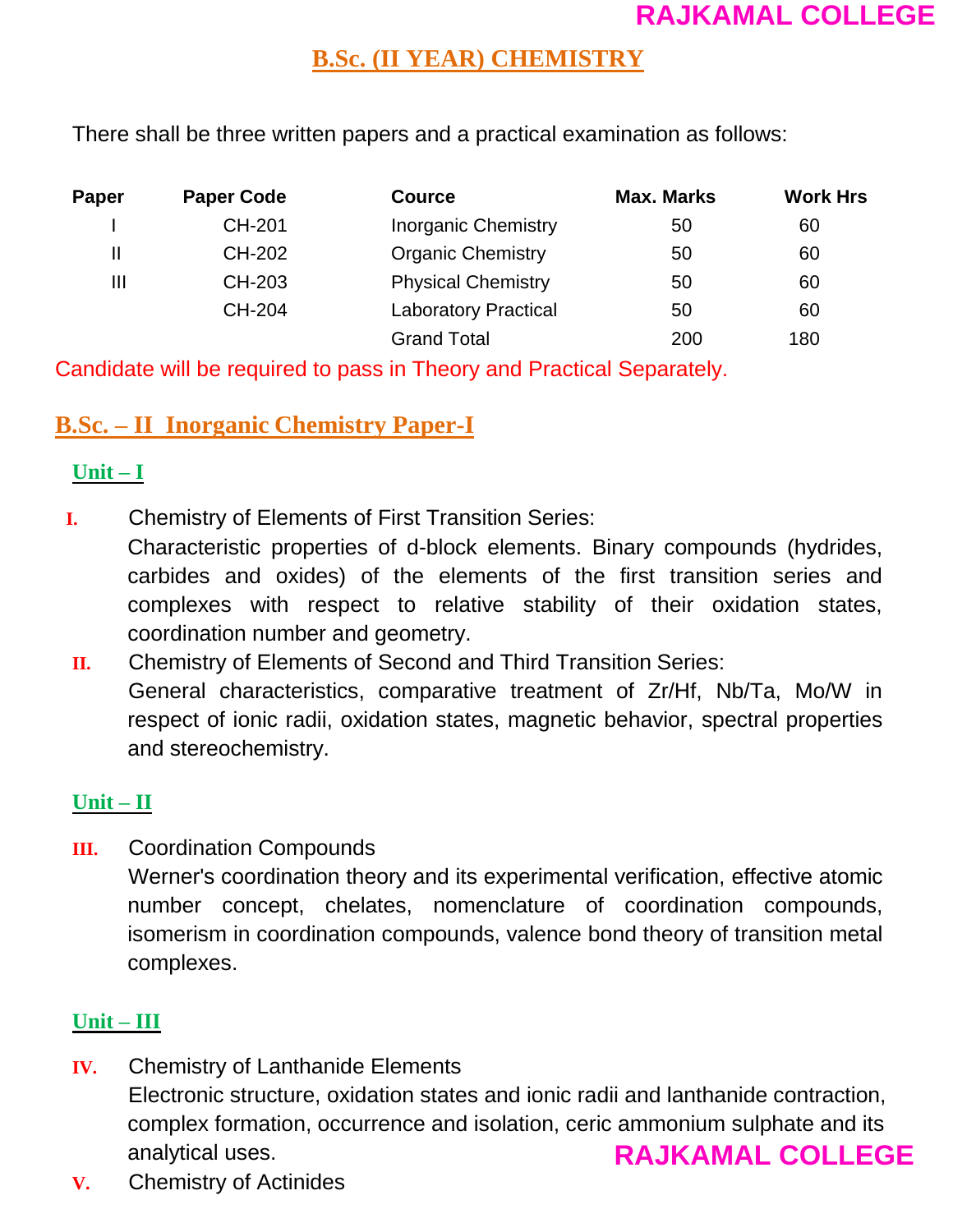Electronic configuration, oxidation states and magnetic properties, chemistry of separation of Np, Pu and Am from U.

### **Unit – IV**

**VI.** Oxidation and Reduction Electrode potential, electrochemical series and its applications, Principles involved in the extraction of the elements.

### **Unit - V**

**VII.** Acids and Bases

Arrhenius, Bronsted-Lowry, the Lux-Flood, solvent system and Lewis concept of acids and bases.

**VIII.** Non-aqueous Solvents Physical properties of a solvent, types of solvents and their general characteristics, Reactions in non-aqueous solvents with reference to liquid  $NH<sub>3</sub>$  and Liquid SO<sub>2</sub>.

# **Chemistry Paper-II (Organic Chemistry)**

### **Unit – I**

**I.** Electromagnetic Spectrum Absorption Spectra

Ultraviolet (UV) absorption spectroscopy – absorption laws (Beer-Lambert law), molar absroptivity, presentation and analysis of UV spectra, types of electronic transitions, effect of conjugation. Concept of chromophore and auxochrome, Bathochromic, hypsochromic, hyperchromic and hypochromic shifts. U.V. spectra of conjugated enes and enones.

Infrared (I.R.) absorption spectroscopy – molecular vibrations, Hooke's law, selection rules, intensity and position of I.R. bands, measurement of I.R. spectrum, finger print region, characteristic absorptions of various functional groups and interpretation of I.R. spectra of simple organic compounds.

#### **Unit – II**

#### **II.** Alcohols

Classification and nomenclature, Monohydric alcohols – nomenclature, methods of formation by reduction of Aldehydes, Ketones, Carboxylic acids and Esters, Hydrogen bonding, Acidic nature, Reactions of alcohols.

Dihydric alcohols - – nomenclature, methods of formation, chemical reactions of vicinal glycols, oxidative cleavage [Pb(OAc)4 and HIO4] and pinacol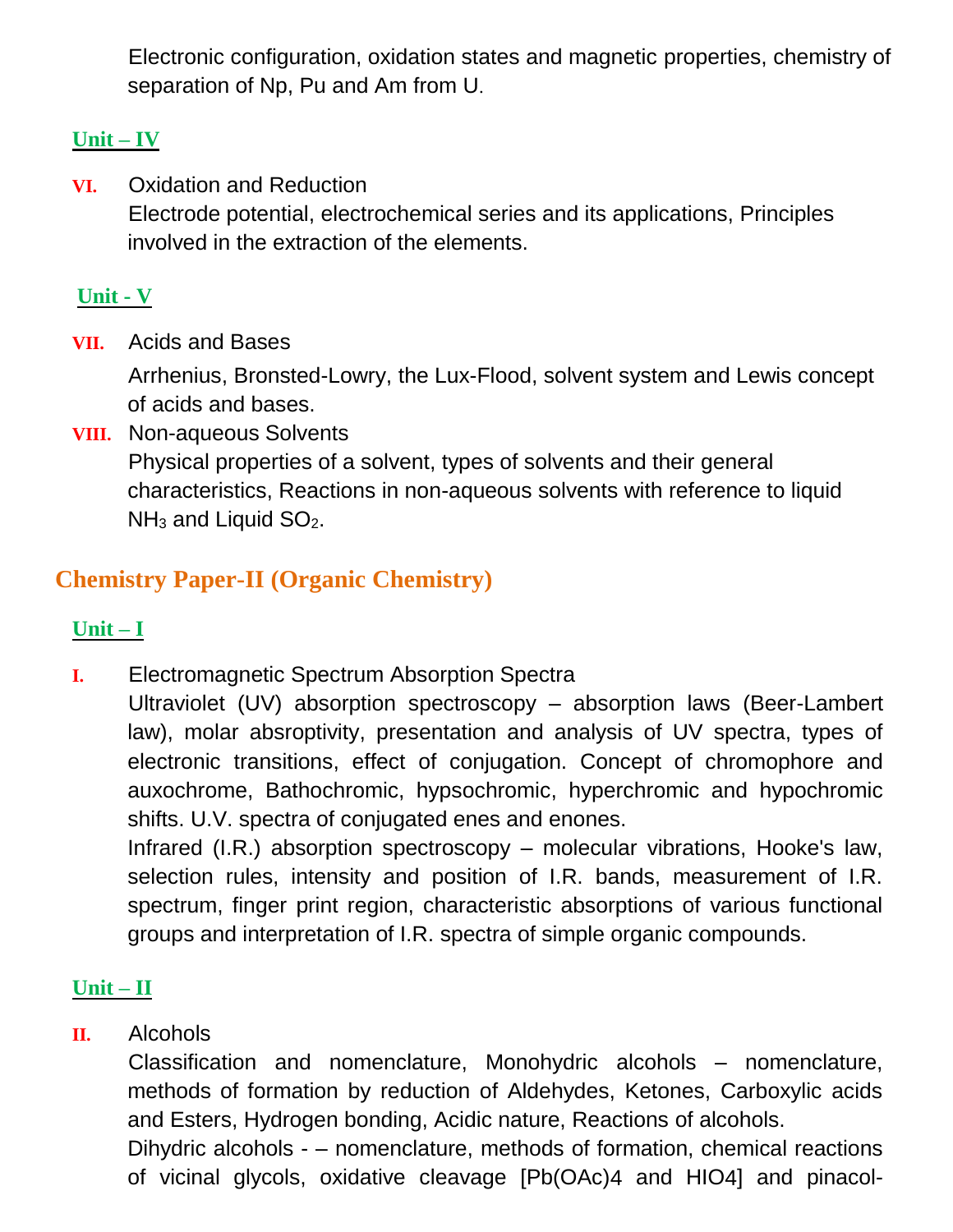pinacolone rearrangement.

Trihydric alcohols - nomenclature, methods of formation, chemical reactions of glycerol.

**III.** Phenols:

Nomenclature, structure and bonding, preparation of phenols, physical properties and acidic character, Comparative acidic strengths of alcohols and phenols, resonance stabilization of phenoxide ion. Reactions of phenols – electrophilic aromatic substitution, acylation and carboxylation. Mechanisms of Fries rearrangement, Claisen rearrangement, Gatterman syntheis, Hauben-Hoesch reaction, Lederer-Manasse reaction and Reimer-Tiemann reaction.

#### **Unit – III**

**IV.** Ethers and Epoxides

Nomenclature of ethers and methods of their formation, physical properties, Chemical reactions – cleavage and autoxidation, Ziesel's method. Synthesis of epoxides, Acid and base-catalyzed ring opening of epoxides, orientation of epoxide ring opening, reactions of Grignard and organo lithium reagents with epoxides.

**V.** Aldehydes and Ketones:

Nomenclature and structure of the carbonyl groups, synthesis of aldehydes and ketones with particular reference to the synthesis of aldehydes from acid chlorides, synthesis of aldehydes and ketones uses 1, 3-dithianes, synthesis of ketones from nitrites and from carboxylic acids, Physical properties. Mechanism of nucleophilic additions to carbonyl group with particular emphasis on benzoin, aldol, Perkin and Knoevenagel condensations, Condensation with ammonia and its derivatives. Wittig reaction, Mannich reaction.

Use of acetals as protecting group, Oxidation of aldehydes, Baeyer-Villiger oxidation of Ketones, Cannizzaro reaction, MPV, Clemmensen, Wolff-Kishner, LiAlH<sup>4</sup> and NaBH<sup>4</sup> reductions. Halogenation of enolizable ketones, An introduction to O, P unsaturated aldehydes and Ketones.

#### **Unit – IV**

**VI.** Carboxylic Acids:

Nomenclature, structure and bonding, physical properties, acidity of carboxylic acids, effects of substituents on acid strength, Preparation of carboxylic acids, Reactions of carboxylic acids, Hell-Volhard-Zelinsky reaction, Synthesis of acid chlorides, esters and amides, Reduction of carboxylic acids, Mechanism

#### **RAJKAMAL COLLEGE**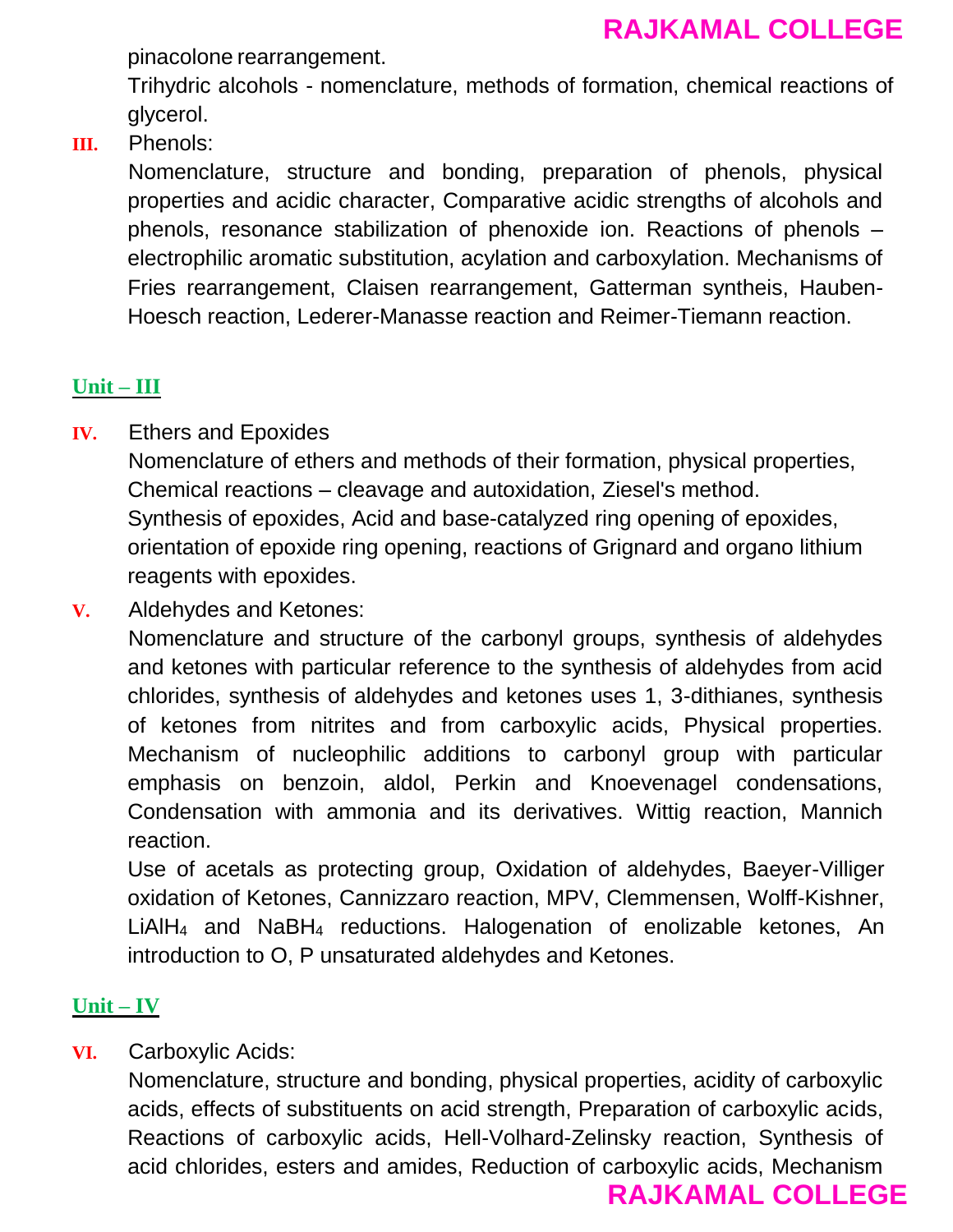of decarboxylation. Methods of formation and chemical reactions of halo acids, Hydroxy acids: malic, trartaric and citric acids. Methods of formation and chemical reactions of unsaturated monocarboxylic acids. Dicarboxylic acids: methods of formation and effect of heat and dehydrating agents.

#### **VII.** Carboxylic Acid Derivatives

Structure and nomenclature of acid chlorides, esters, amides (urea) and acidanyhydrides. Relative stability of acyl derivatives, Physical properties, interconversion of acid derivatives by nucleophilic acyl substitution. Preparation of carboxylic acid derivatives, chemical reaction. Mechanisms of esterificaton and hydrolysis (acidic and basic)

#### **Unit - V**

**VIII.** Organic Compounds of Nitrogen: Preparation of nitroalkanes and nitroarenes, Chemical reactions of nitroalkanes. Mechanisms of nuclephilc substitution in nitroarenes and their reductions in acidic, neutral and alkaline media, Picric acid. Halonitroarenes: reactivity, Structure and nomenclature of amines, physical properties, Stereochemistry of amines, Separation of a mixture of primary, secondary and tertiary amines. Structural features effecting basicity of amines. Amine salts as phase-transfer catalysts, Preparation of alkyl and aryl amines (reduction of nitro compounds, nitrities), reductive amination of aldehydic and ketonic compounds, Gabriel-phthalimide reaction, Hofmannbromamide reaction. Reactions of amines, electrophilic aromatic substitution in aryl amines, reactions of amines with nitrous acid. Synthetic transformations of aryldiazonium salts, azo coupling.

## **Physical Chemistry Paper-III**

#### **Unit – I**

**I.** Thermodynamics – I

Definitions of thermodynamic terms: System, surroundings etc. types of systems, intensive and extensive properties, State and path functions and their differentials, Thermodynamic processes, concept of heat and work. First Law of Thermodynamics: Statement, definition of internal energy and enthalpy, Heat capacity, heat capacities at constant volume and pressure and their relationship, Joule's law – Joule-Thomson coefficient and inversion **RAJKAMAL COLLEGE**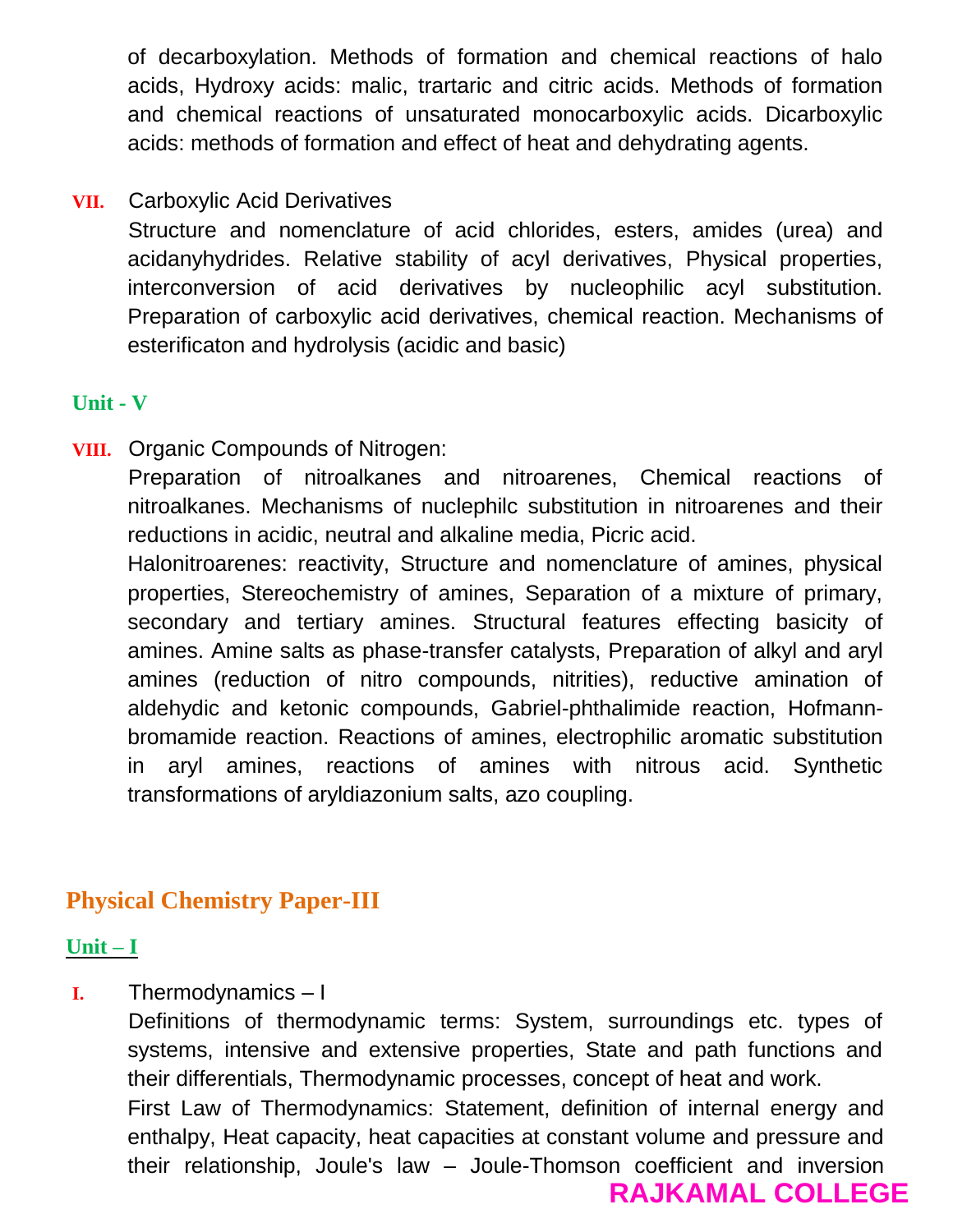temperature. Calculation of w, q,  $\Box U$  &  $\Box H$  for the expansion of ideal gases under isotheral and adiabatic conditions for reversible process.

Thermochemistry: Standard state, standard enthalpy of formation – Hess's Law of heat summation and its applications, Heat of reaction at constant pressure and at constant volume, Enthalpy of neutralization, Bond dissociation energy and its calculation from thermochemical data, temperature dependence of enthalpy, Kirchhoff's equation

## **Unit – II**

**II.** Thermodynamics – II

Second Law of Thermodynamics: Need for the law, different statements of the law, Cornot's cycle and its efficiency, Carnot's theorem. Thermodynamic scale of temperature.

Concept of entropy: Entropy as a state function, entropy as a function of V & T, entropy as a function of P & T, entropy change in physical change, clausius inequality, entropy as criteria of spontaneity and equilibrium, Equilibrium change in ideal gases and mixing of gases.

Gibbs and Helmholtz functions: Gibbs function (G) and Helmhotz function (A) as thermodynamic quantities, A & G as criteria for thermodynamic equilibrium and spontaneity, their advantage over entropy change, Variation of G and A with P, V and T.

Third Law of Thermodynamics: Nernst heat theorem, statement and concept of residual entropy. Nernst distribution law – thermodynamic derivation, applications.

#### **Unit - III**

**III.** Chemical Equilibrium

Equilibrium constant and free energy, Thermodynamic derivation of law of mass action, Le Chatelier's principle. Reaction isotherm and reaction isochore – Clapeyron-clausius equation and its applications.

#### **Unit – IV**

**IV.** Electrochemistry – I:

Electrical transport: Conduction in metals and in electrolyte solutions, specific conductance molar and equivalent conductance, measurement of equivalent conductance, variation of molar equivalent and specific conductance with dilution.

Migration of ions and Kohlrausch's law, Arrhenius theory of electrolyte

**RAJKAMAL COLLEGE**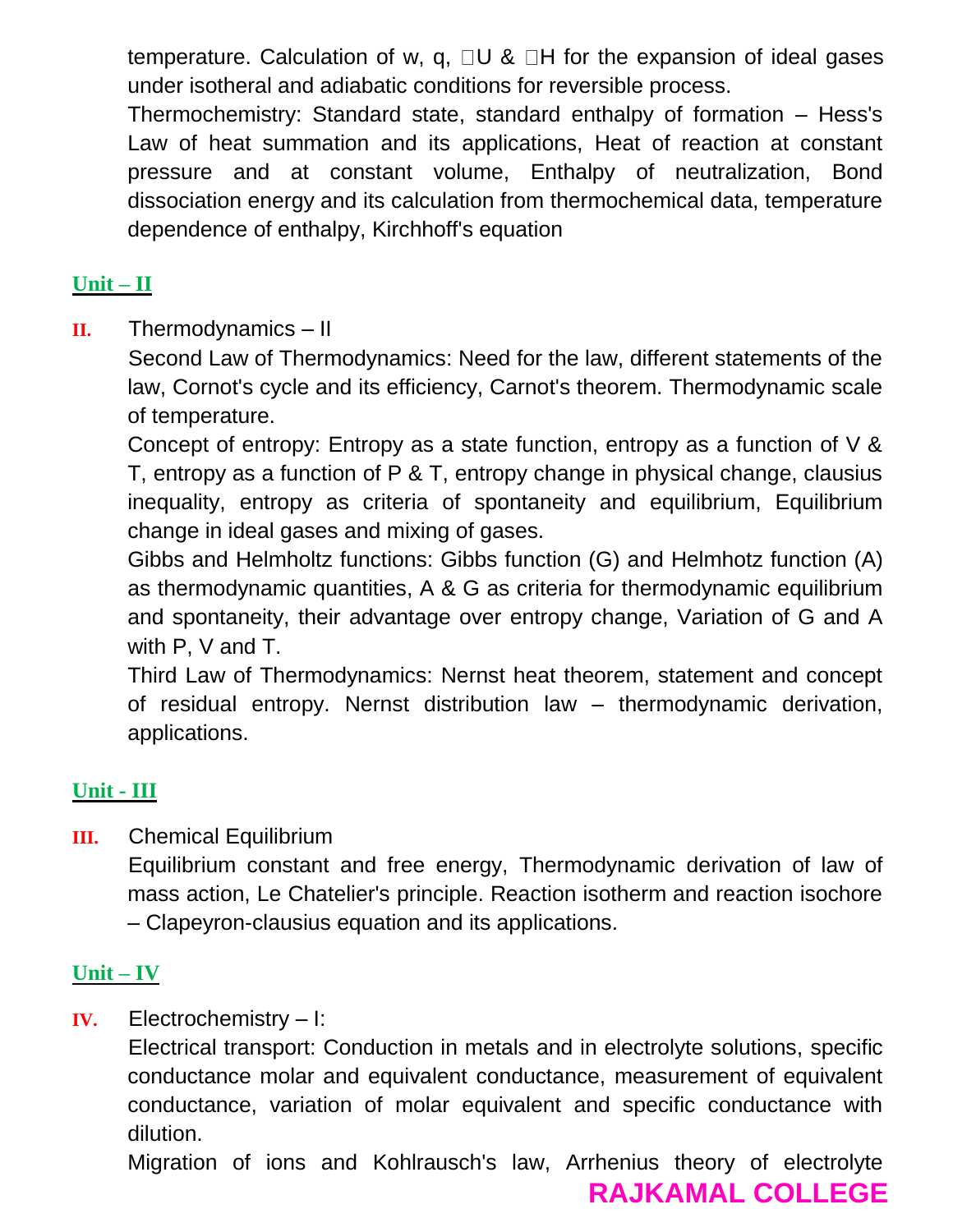dissociation and its limitations, weak and strong electrolytes, Ostwald's dilution law its uses and limitations, Debye-Huckel-Onsager's equation for strong electrolytes (elementary treatment only),

Transport number, definition and determination by Hittorf's method and moving boundary method.

Applications of conductivity measurements: determination of degree of dissociation, determination of  $K_a$  of acids, determination of solubility product of a sparingly soluble salt, conductometric titrations.

**V.** Solutions:

Liquid – Liquid mixtures- Ideal liquid mixtures, Raoult's and Henry's law, Nonideal system- azeotropes  $-$  HCI-H<sub>2</sub>O and ethanol  $-$  water systems.

Partially miscible liquids- Phenol – water, trimethylamine – water, nicotinewater systems, Immiscible liquids, steam distillation.

### **Unit – V**

#### **VI.** Electrochemistry – II:

Types of reversible electrodes – gas-metal ion, metal-ion, metal-insoluble salt anion and redox electrodes, Electrode reactions, Nernst equation, derivation of cell E.M.F. and single electrode potential, strandard hydrogen electrodereference electrodes and their applications, standard electrode potential, sign conventions, electrochemical series and its significance.

Electrolytic and Galvanic cells–reversible and irreversible cells, conventional representation of electrochemical cells, EMF of a cell and its measurements, Computation of cell EMF, Calculation of thermodynamic quantities of cell reactions (QG, QH and K) Concentration cell with and without transport, liquid junction potential, application of concentration cells, valency of ions, solubility product and activity coefficient, potentiometric titrations.

Definition of  $pH$  and  $pK_a$ , determination of  $pH$  using hydrogen, quinhydrone and glass electrodes, by potentiometric methods, Buffers – Mechanism of buffer action, Henderson- Hazel equation, application of buffer solution, Hydrolysis of salts

#### **VII.** Phase Equilibrium:

Statement and meaning of the terms-phase, component and degree of freedom, derivation of Gibb's phase rule, phase equilibria of one component system-water, 'CO<sub>2</sub>' and 'S' systems Phase equilibria of two component system – solid liquid equilibria simple eutectic – Bi-Cd, Pb-Ag systems, desilverisation of lead.

# **RAJKAMAL COLLEGE**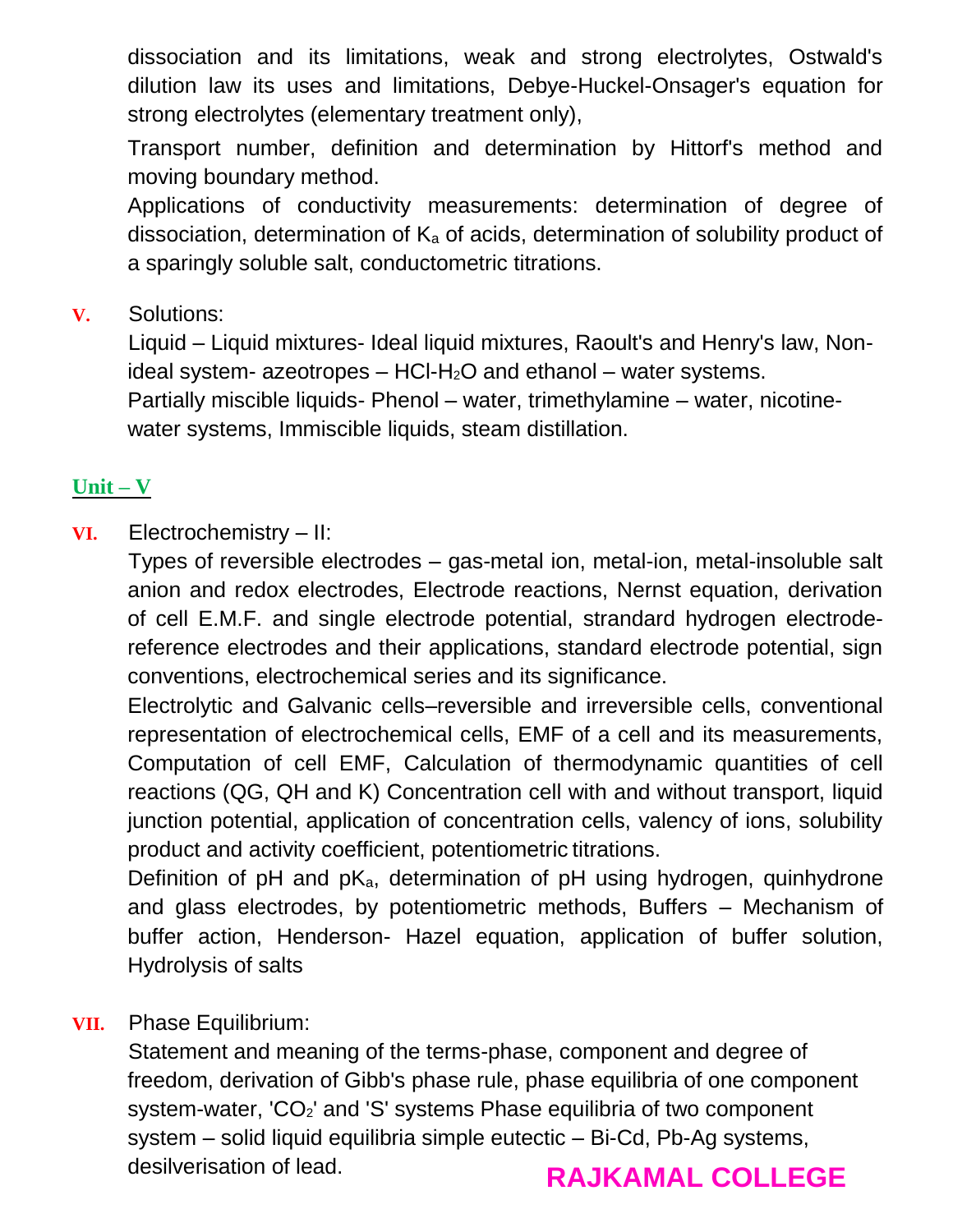Solid solutions – compound formation with congruent melting point (Mg-Zn) and incongruent melting point,  $(FeCl<sub>3</sub>-H<sub>2</sub>O)$  and  $(CuSO<sub>4</sub>-H<sub>2</sub>O)$  system

# **B.Sc. – Part II (Chemistry Laboratory Practical)**

At least three practical from each specialization should be carried out.

### **Inorganic Chemistry:**

**I.** Calibration of fractional weights, pipettes and burettes, Preparation of standard solutions, Dilution – 0.1 M to 0.001 M solutions.

Quantitative Analysis:

- 
- **II.** Volumetric Analysis:
	- **(a)** Determination of acetic acid in commercial vinegar using NaOH.
	- **(b)** Determination of alkali content antacid tablet using HCl.
	- **(c)** Estimation of calcium content in chalk as calcium oxalate by permanganometry.
	- **(d)** Estimation of hardness of water by EDTA.
	- **(e)** Estimation of ferrous and ferric by dichromate method.
	- **(f)** Estimation of copper using thiosulphate.
- **III.** Gravimetric Analysis: Analysis of Cu as CuSCN and Ni as Ni (dimethylgloxime).

## **Organic Chemistry**

Laboratory Techniques

- **IV.** A. Thin Layer Chromatography
	- Determination of Rf values and identification of organic compounds:
	- **(a)** Separation of green leaf pigments (spinach leaves may be used).
	- **(b)** Preparation of separation of 2, 4-dinitrophenylhydrazones of acetone, 2 butanone, hexan- 2, and 3-one using toluene and light petroleum (40:60)
	- **(c)** Separation of a mixture of dyes using cyclohexane and ethyl acetate (8.5:1.5).
- **V.** B. Paper Chromatography: Ascending and Circular

Determination of Rf values and identification of organic compounds:

**(a)** Separation of a mixture of phenylalanine and glycine, Alanine and aspartic acid, Leucine and glutamic acid, Spray reagent – ninhydrin.

**(b)** Separation of a mixture of D, L – alanine, glycine, and L-Leucine using *n*butanol: acetic acid:water (4:1:5), Spray reagent – ninhydrin.

**(c)** Separation of monosaccharide – a mixture of D-galactose and D-fructose using n- butanol:acetone:water (4:5:1), spray reagent – aniline hydrogen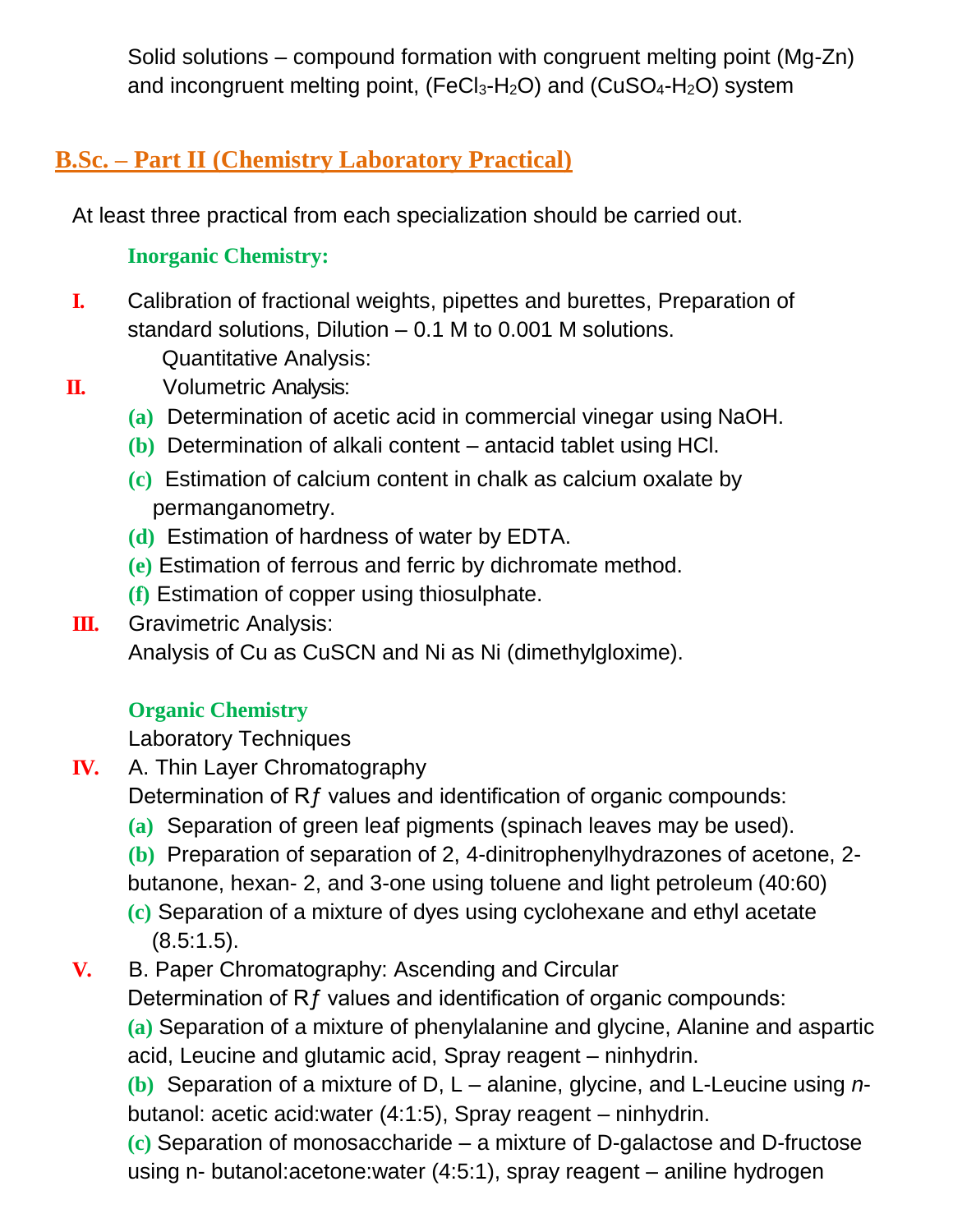phthalate.

**VI.** Qualitative Analysis:

Identification of an organic compound through the functional group analysis, determination of melting point and preparation of suitable derivatives.

### **Physical Chemistry**

- **VII.** Transition Temperature
	- **1.** Determination of the transition temperature of the given substance by thermometric /dialometric method (e.g. MnCl<sub>2</sub>.4H<sub>2</sub>O/SrBr<sub>2</sub>.2H<sub>2</sub>O).
- **VIII.** Phase Equilibrium

**2.** To study the effect of a solute (e.g. NaCl, succinic acid) on the critical solution temperature of two partially miscible liquids (e.g. phenol-water system) and to determine the concentration of that solute in the given phenolwater system.

**3.** To construct the phase diagram of two components (e.g. diphenylamine – benzophenone) system by cooling curve method.

### **IX.** Thermochemistry

**1.**To determine the solubility of benzoic acid at different temperatures and to determine QH of the dissolution process.

**2.**To determine the enthalpy of neutralization of a weak acid/weak base versus strong base/strong acid and determine the enthalpy of ionization of the weak acid/weak base.

**3.** To determine the enthalpy of solution of solid calcium chloride and calculate the lattice energy of calcium chloride from its enthalpy data using Born Haber Cycle.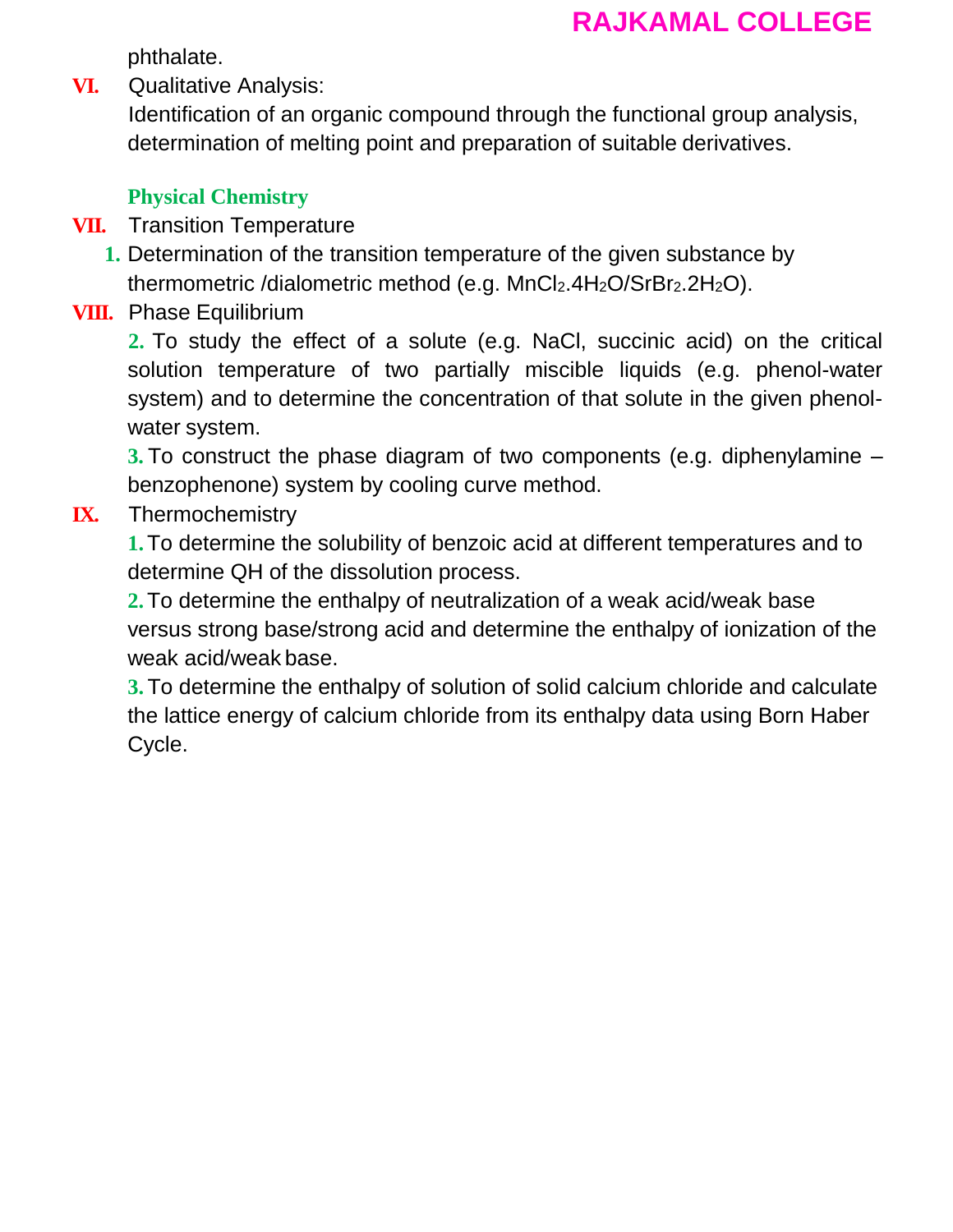# **RAJKAMAL SCIENCE & MANAGEMENT COLLEGE**

## **BAHADRABAD (HARIDWAR)**

# **BOTANY SYLLABUS**

**For**

# **UNDER GRADUATE COURSES (B.Sc. Part-II) (Annual System)**

(*Applicable w.e.f. the Session 2019-2020)*



**Department of Botany Sridev Suman Uttarakhand University Badshahithaul Tehri-Garhwal - 249001**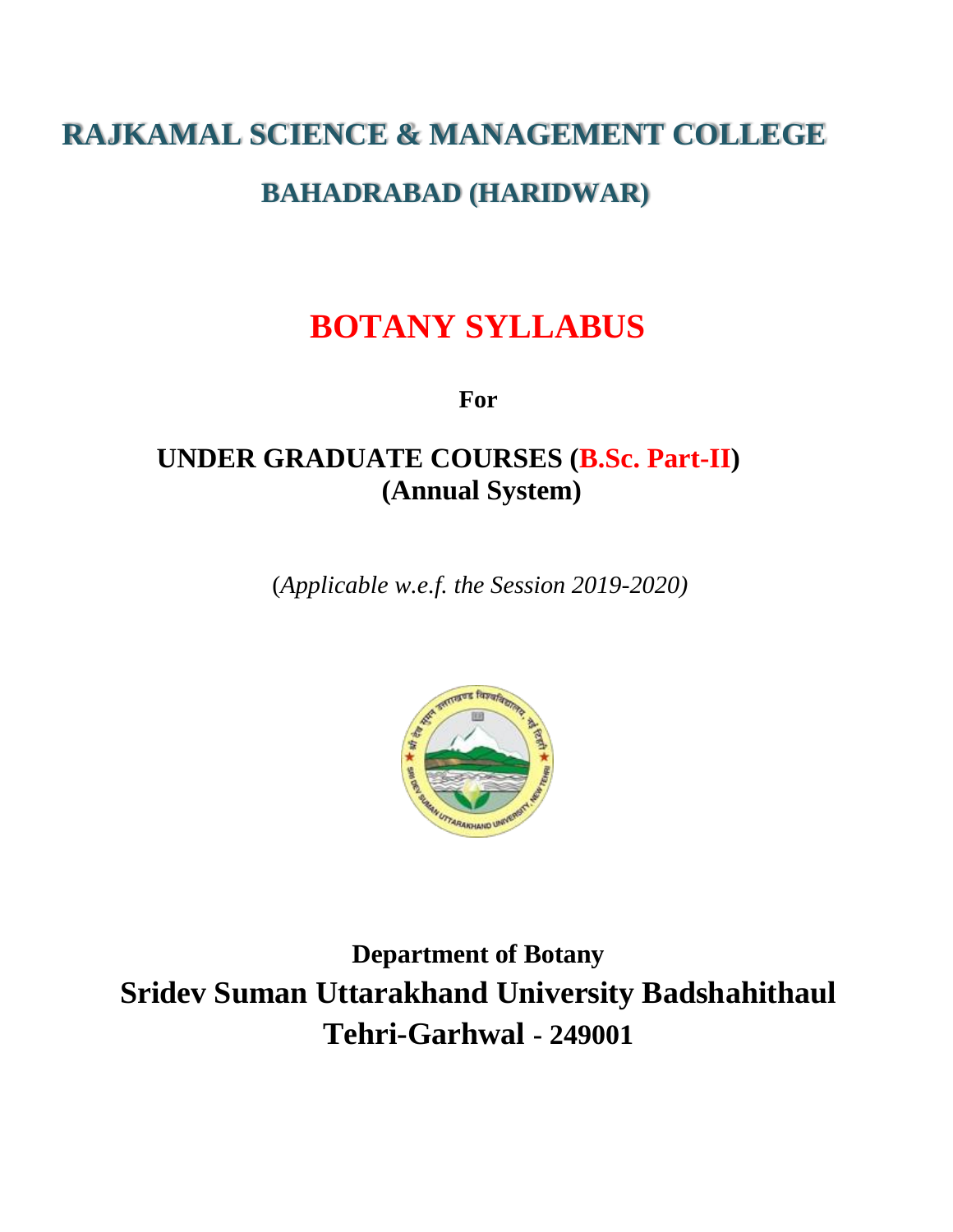#### **PAPER I (BBO-201) TAXONOMY OF ANGIOSPERMS AND ECONOMIC BOTANY**

#### **UNIT I**

**1.** Angiosperms origin and evolution. Some examples of primitive angiosperms.

Angiosperm taxonomy- fundamental components.

**2.** Comparasion and evolution of the system of classification as proposed by Linnaeus, Betham and Hooker and Hutchinson.

**3.** Nomenclature: International Code of Botanical Nomenclature (ICBN), History, scientific naming of plants, priority, types, validity, nomina conservanda.

**4.** Collection and preservation techniques of specimens for Herbarium and Museum, Botanical gardens and Herbaria, Botanical Survey of India (BSI)

#### **UNIT II**

**1.** Taxonomy, important distinguishing characters, classification and economics importance of the following families:

Dicotyledonae

Polypetalae : Ranunculaceae, Brassicaceae, Caryophyllaceae, Rutaceae, Malvaceae, Rosaceae and Apiaceae

#### **UNIT III**

- **1.** Gamopetalae: Solanaceae, Apocynaceae, Acanthaceae, Lamiaceae
- **2.** Monochlamydae: Euphorbiaceae, Polygonaceae
- **3.** Monocotyledonae: Orchidaceae, Liliaceae, and Poaceae

#### **UNIT IV**

**1.** Origin of cultivated plants, monophyletic and polyphyletic origin, centres of origin of some important crop plants.

**2.** Origin, history, botanical features and cultivation of cereals and millets: Wheat, Rice, Maize and Bajra.

- **3.** Legumes: An introduction to the economically important legumes.
- **4.** Oils: Castor oil, linseed oil and mustard oil.

#### **UNIT V**

**1.** General account of fruits (Apple, Banana, Citrus, Mango) and Vegetables (Root, stem, leaf, and fruit vegetables).

**2.** Fibres (Coir, Cotton, Flax, Jute) and Medicinal plants (*Aconitum, Atropa, Cinchona, Rauwolfia, Ephedra*).

**3.** Common Timber yielding plants of Western Himalayas (Chir, Deodar, Sal Shisham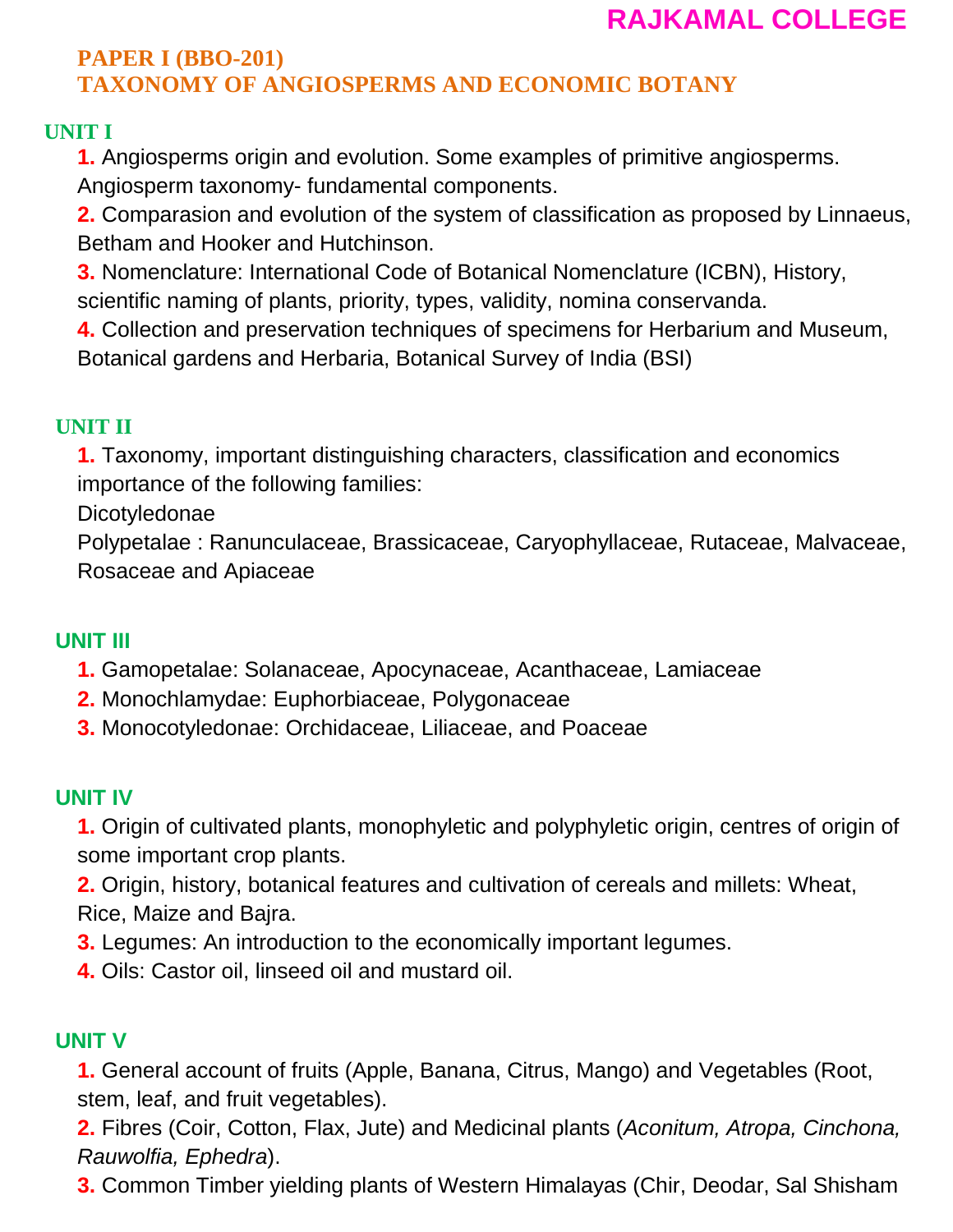and Teak).

#### **Suggested Readings**

Singh, V. And Jain, D.K.2012. Taxonomy of Angiosperms. Rastogi Publications,, **Meerut** 

Singh, G.2012. Plant Systematic: Theory and Practice. Oxford and IBH Pvt Ltd, New Delhi

Pandey, B.P.2001. A text book of Angiosperms. S. Chand Publication, New Delhi Sharma, O.P.2016. Plants and Human Welfare, Pragati Prakshan, Meerut

Sharma, A.K. and Sharma, R. Taxonomy of Angiosperms and Utilization of Plants

## **PAPER II: (BBO-202)**

### **ANATOMY, EMBRYOLOGY AND ELEMENTARYMORPHOGENESIS**

#### **UNIT I**

**1.** The techniques for the study of plant anatomy.

**2.** Meristems: Primary and secondary meristems, characteristics and functions. Various types of permanent tissues- Simple and complex tissues.

**3.** Structure of dicot and monocot root, stem and leaf.

#### **UNIT II**

**1.** Secretory structures

**2.** Origin structure and function of vascular cambium including anomalous behaviour with special reference to the following taxa: *Bougainvillea ,Salvadora, Nycthanthes, Dracaena, Orchids* and *Tinospora.*

3. Structure of xylem and phloem.

#### **UNIT III**

**1.** Structure of anther, micro sporogenesis and development of male gametophyte in angiosperms. Structure of ovule, mega sporogenesis and development of the female gametophyte with reference to the *Polygonum* type. Comparasion with the bio sporic and tetra sporic types

**2.** Pollination, fertilization and life history of a typical angiosperm.

#### **UNIT IV**

- **1.** Endosperm and embryo development with special reference to the onagrad type.
- **2.** Polyembryony and apomixis.
- **3.** Seed germination and dormancy, elementary plant movements.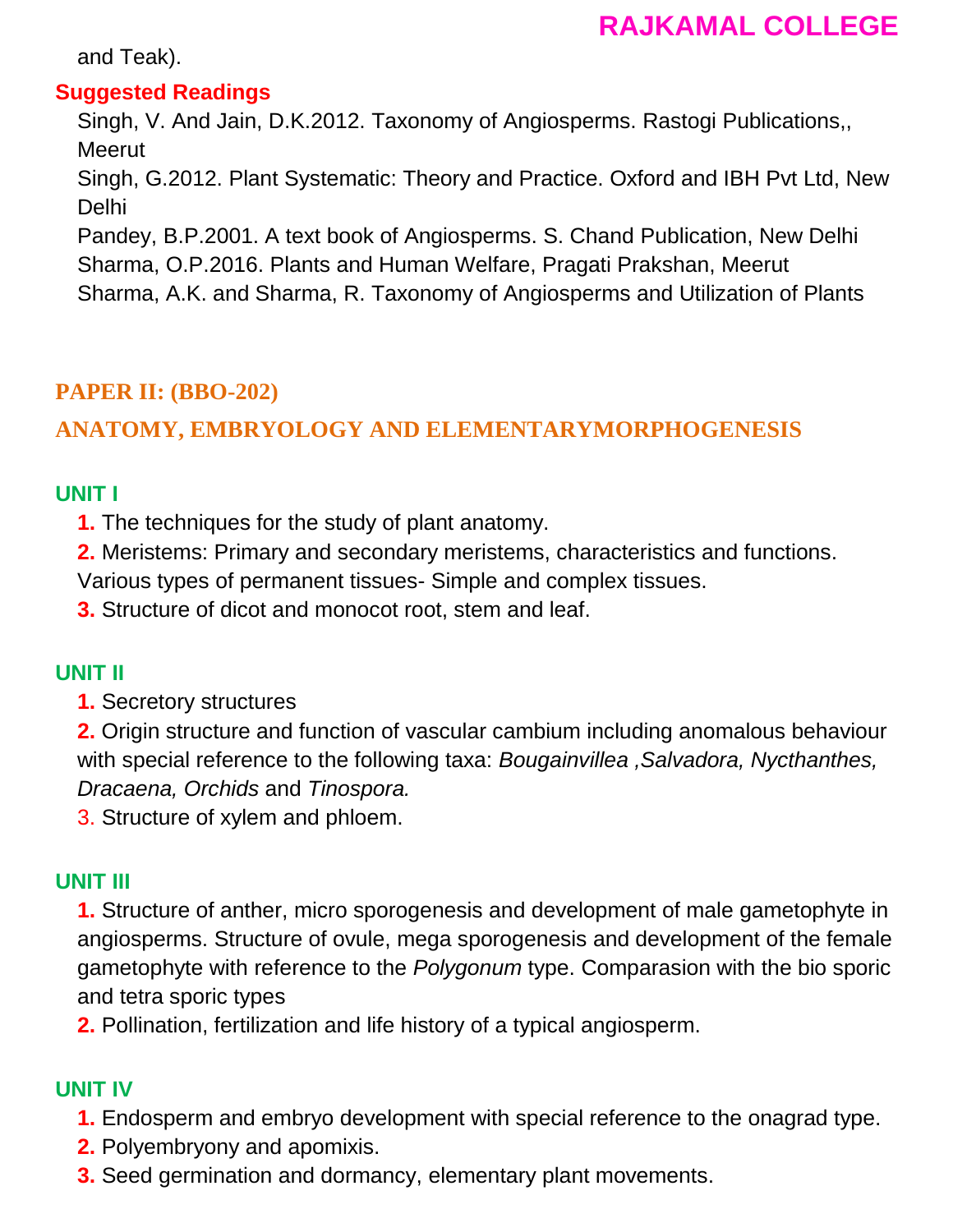#### **UNIT V**

**1.** Basic body plan of a flowering plant- modular type of growth.

**2.** Diversity in plant forms in annuals, biennials and perennials. Development of tree habit in higher plants

- **3.** Plant growth regulators: Auxin, Gibberellin, Cytokinin and Abscissic acid.
- **4.** Physiology of flowering: Photoperiodism and vernalization.

#### **Suggested Readings**

Pandey, S.N. 1992, Plant Anatomy, Rastogi Publication, Meerut Tayal, M.S. 1996, Plant Anatomy, Rastogi Publication, Meerut Bhojwani, S.S. and Bhatnagar, S.P.1994. Embryology of Angiosperms Maheshwari, P. An Introduction to Embryology of Angiosperms

#### **PAPER III: (BBO-203)**

#### **ECOLOGY AND REMOTE SENSING**

#### **UNIT 1**

**1.** Definition and scope of ecology, Principles of environment, atmosphere, light, temperature, water and soil.

**2.** Ecosystem: Types , biotic and abiotic components, food chain, food web, ecological pyramids and ecological niche.

**3.** Productivity, type, measurement of primary productivity, energy flow and ecological energetics, Lindeman's concept of Energy Flow.

#### **UNIT II**

**1.** Biogeochemical cycles: A brief discussion of concept by citing examples of carbon, nitrogen and phosphorous cycles.

**2.** Population ecology: Definition, population characteristics, growth curves, carrying capacity and population fluctuation.

**3.** Community ecology: Structure and community characteristics, quantative, qualitative and synthetic features, life forms, biological spectrum and ecological succession.

#### **UNIT III**

**1.** Pollution of air, water and soil, noise incidence, thermal and radioactive pollution; prevention and control of pollution.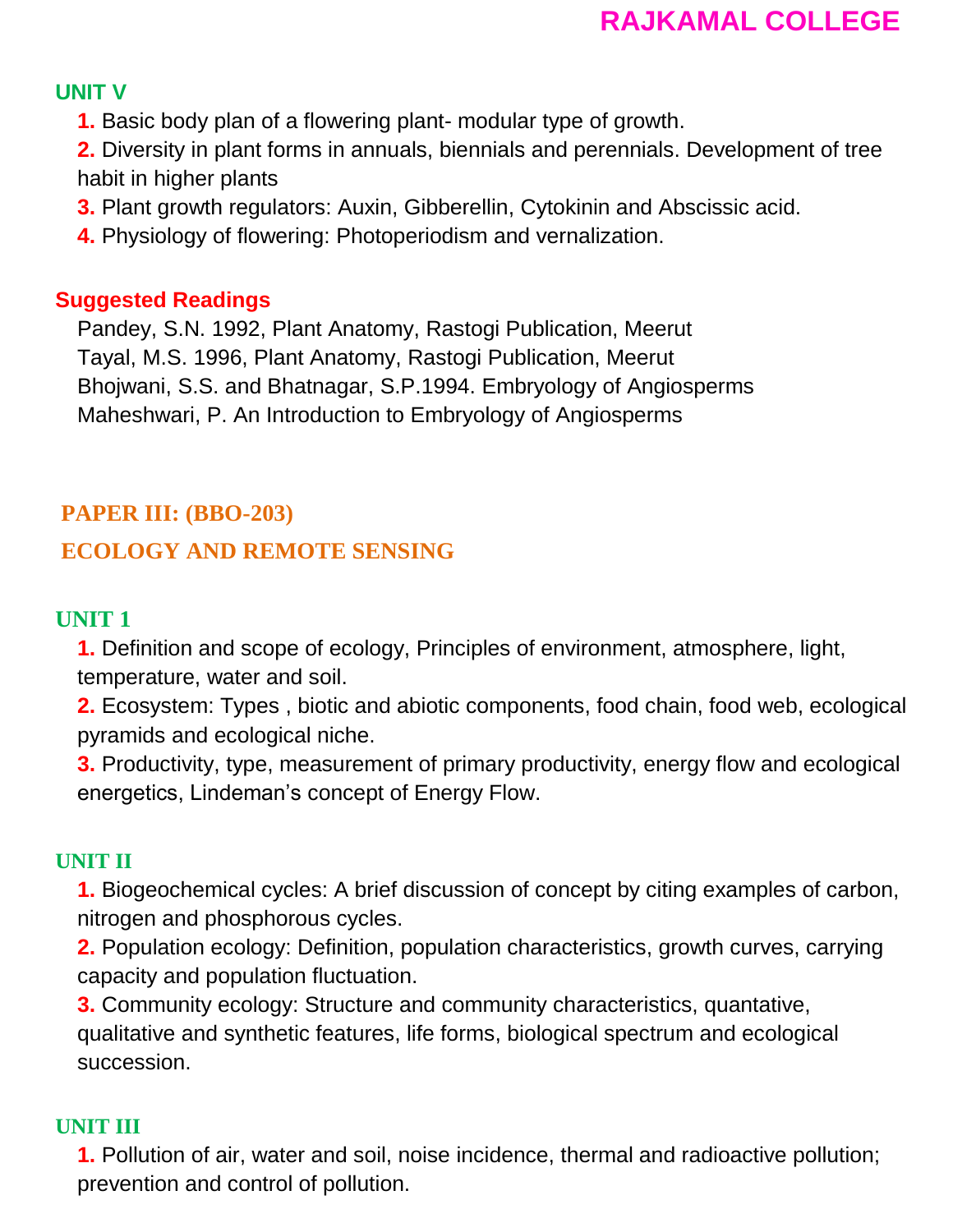- **2.** Global warming, desertification and ozone depletion.
- **3.** Biogeographical regions of India ; Vegetation types in Uttarakhand

#### **UNIT IV**

- **1.** Biodiversity: Basic concept, types, causes and loss of biodiversity.
- **2.** Biodiversity conservation: In situ and ex situ conservation, gene bank, introductory account of Biosphere reserves, National parks and Sanctuaries

**3.** Soil erosion and conservation, conservation and management of some natural resources: forest and rangeland management.

### **UNIT V**

**1.** Definition of remote sensing, aerial photography, principles and fundamentals of aerial photo interpretation.

**2.** Electromagnetic spectrum, satellite and sensors, remote sensing data acquisition, physical basis of remote sensing, aerial and space platforms.

**3.** Image interpretation, role of remote sensing in ecology.

#### **Suggested Readings**

Odum, E.P. 1983, Basics of Ecology, Saunders College Publication, New York Tiwari, S.C.2005. Concepts of Modern Ecology, Bishen Singh Mahendra Pal Singh, Dehradun

Sharma, P. D, 2014.Ecology and Environment, Rastogi Publications, Meerut Shukla, R.S. and Chandel. P.S. 2014. Plant Ecology. S Chand Publications, New Delhi

Shukla, R.S. and Chandel. P.S. Biostatistics. S Chand Publications, New Delhi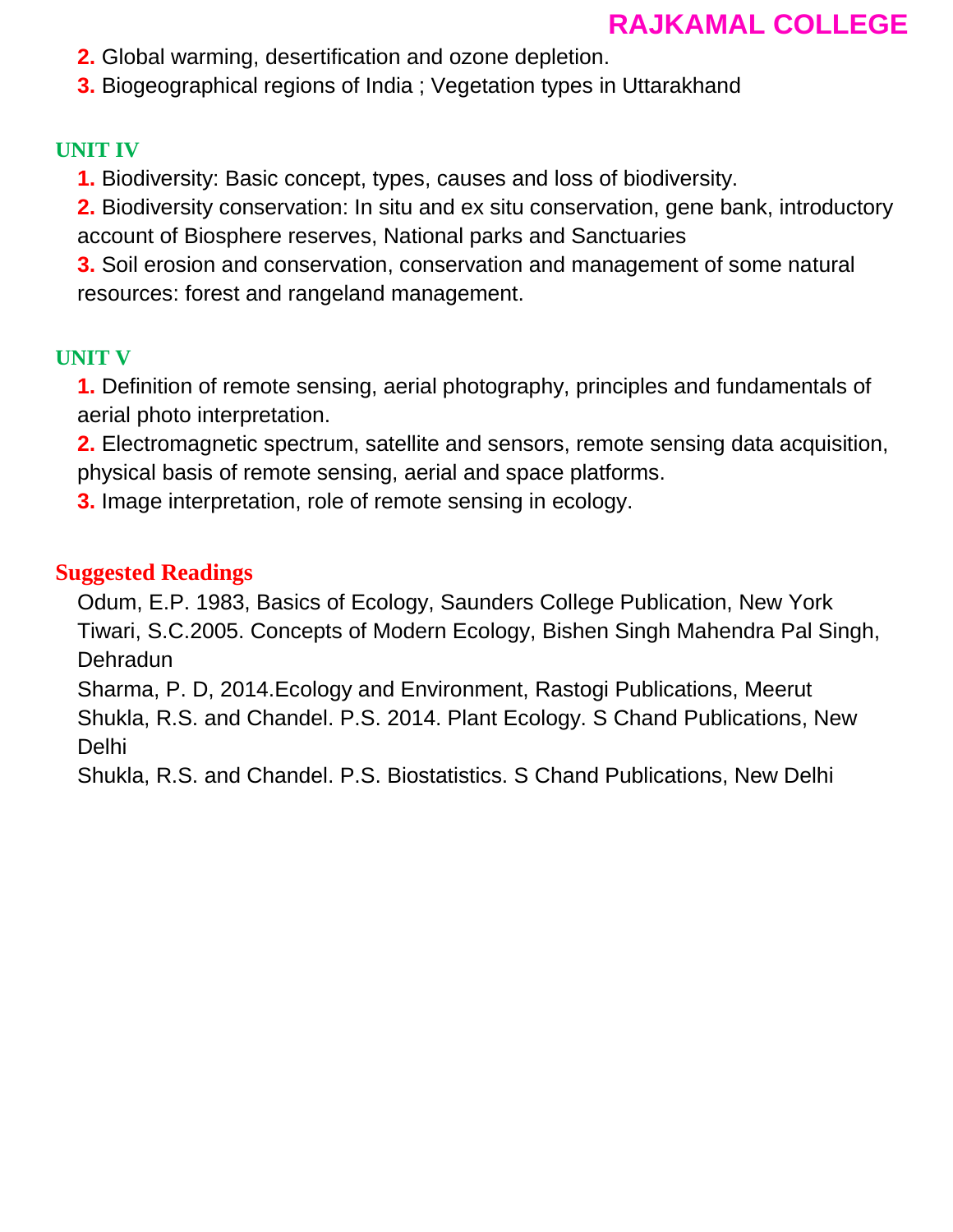# **RAJKAMAL SCIENCE & MANAGEMENT COLLEGE BAHADRABAD (HARIDWAR)**

# **ZOOLOGY SYLLABUS**

**For**

# **UNDER GRADUATE COURSES (B.Sc. Part-II) (Annual System)**

(*Applicable w.e.f. the session 2019-2020)*



**Department of Zoology Sridev Suman Uttarakhand University Badshahithaul Tehri-Garhwal - 249001**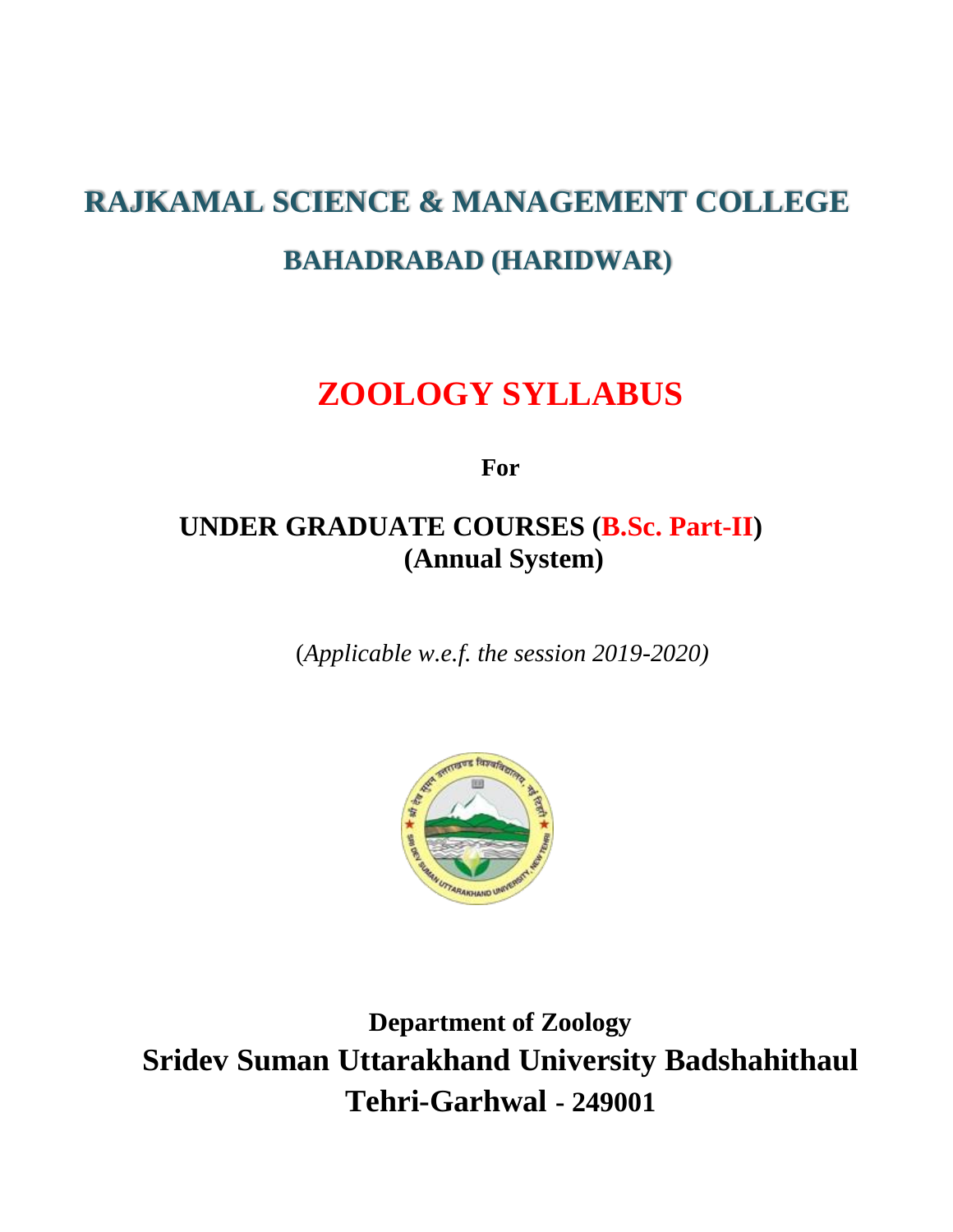# **B.Sc. 2nd Year (Zoology)**

## **Paper -I: Chordata**

#### **Unit- I**

Protochordates: General features and Phylogeny of Protochordats. Body organization of Balanoglossus, Herdmania and Amphioxus.

#### **Unit - II**

Agnatha: General features of Agnatha and classification of cyclostomes up to Classes, Comparison between Lampreys and Hagfishes.

Pisces: General features and Classification up to orders; Scales and fins of fishes,

Hill stream adaptations

#### **Unit - III**

Amphibia: General features and Classification up to orders; Parental care; Neoteny Reptiles: General features and Classification up to orders; Poisonous and nonpoisonous snakes; Biting mechanism in snakes; Venum and antivenum.

#### **Unit - IV**

Aves: General features and Classification up to orders; Feathers in Birds; Adaptations for aerial mode of life;

#### **Unit - V**

Mammalia: General features; Origin of mammals; distribution and affinities of Prototheria, Metatheria and Eutheria; Aerial and aquatic adaptations in mammals.

#### **Books Recommended:**

- **1.** Pandey B.N. and Mathur V. Biology of Chordates, PHI Learning, 2018
- **2.** R.L. Kotpal: Modern Text-book of Zoology, Vertebrates. Rastogi Publication.
- **3.** E.L. Jordan and P.S. Verma: Chordate Zoology. S. Chand & Co. Ltd.
- **4.** Hildebrand: Analysis of Vertebrate structure.
- **5.** Romer & Parsons: The Vertebrate Body, Saunders.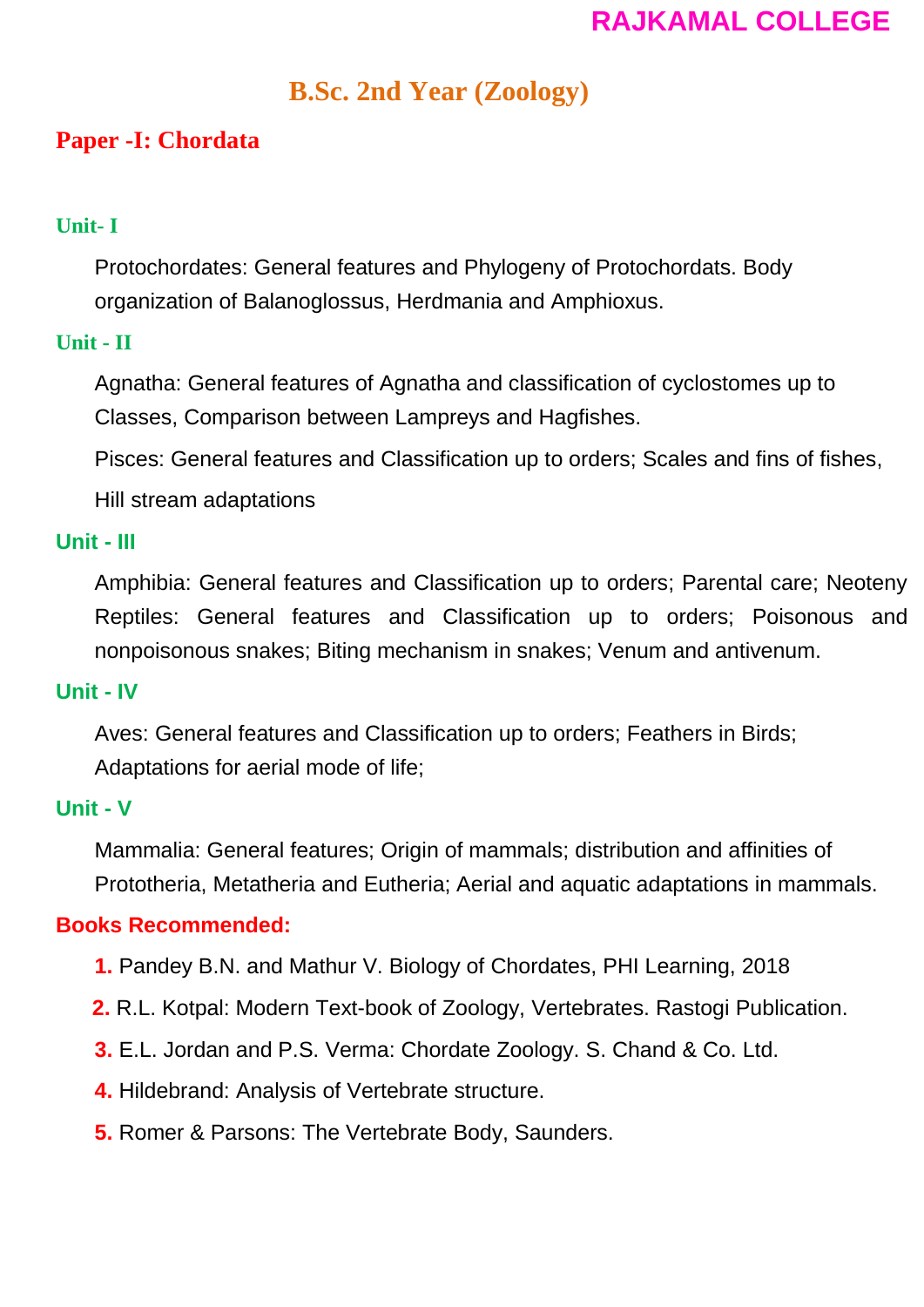# **Paper -II: Animal Physiology & Biochemistry**

#### **Unit - I**

Digestion: Intracellular and Extracellular digestion. Digestion and absorption of Carbohydrates, Lipids and Proteins.

Respiration: Pulmonary ventilation, Respiratory volumes and capacities, Transport of Oxygen and Carbon dioxide in Blood. Dissociation of oxyhaemoglobin

### **Unit - II**

Circulation: Composition of blood; Blood coagulation; Structure of Heart;

Origin and conduction of the cardiac impulse, Cardic cycle.

Excretion: Structure of nephron; Physiology of urine formation

#### **Unit - III**

Nervous system: Types of neurons; Myelinated and non-myelinated nerve fibres. Initiation and conduction of nerve impulse; Resting and action potential; Synapse and chemical transmission.

Muscles: Types of muscles; Ultrastructure of skeletal muscles; Molecular and Chemical basis of muscle contraction; Brief idea of tetanus and fatigue

#### **Unit – IV**

Carbohydrates Metabolism: Glycolysis, Kreb's Cycle, Gluconeogenesis,

Glycogenesis and Glycogenolysis; Lipids: Biological significance, structure and classification.

#### **Unit-V**

Proteins: structure and classification; Transamination and Deamination Enzymes: types and properties, factors affecting their functions. Mechanism of enzyme Action,

#### **Books recommended:**

- **1.** Singh & Neeraj: Graduate Animal Physiology & Biochemistry, Vishal Publ
- **2.** Prosser and Brown: Comparative Animal Physiology, Wiley.
- **3.** Nielson: Animal Physiology, Cambridge.
- **4.** Jain A.K: Textbook of Physiology 6/E, Avichal Publishing Company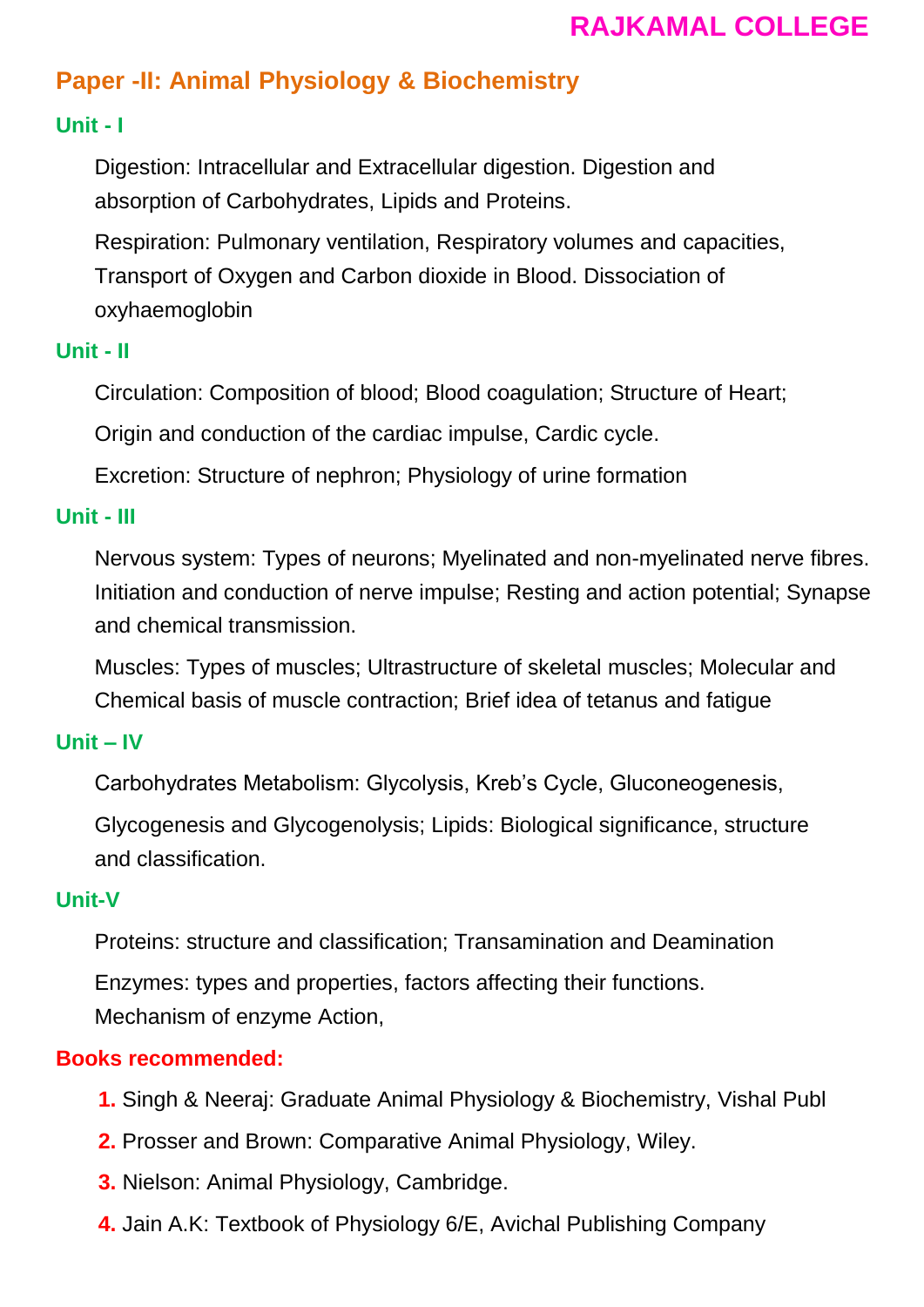**5.** Conn and Stumpf: Outlines of Biochemistry. John Wiley.

**6.** Pandey B N: B.Sc. Zoology Series-Biochemistry, Physiology, Endocrinology; Tata McGraw Hill Edu Pvt. Ltd. N. Delhi

# **Paper -III: Molecular Biology, Biotechnology and Microbiology**

#### **Unit I**

Structure of DNA: nucleosides, nucleotides, polynucleotide chain, Watson and Crick DNA double helix model. DNA as genetic material, Packaging of DNA, Types of DNA

#### **Unit II**

Enzymes involved in prokaryotic and eukaryotic DNA replication; Mechanism & Type of replication.

DNA damage and repair: causes and types of DNA damage, mechanism of DNA repair:

#### **Unit III**

RNA: Structure and types of RNA, Clover leaf model of tRNA,

Transcription in prokaryotes: Prokaryotic RNA polymerase, role of sigma factor, promoter, Initiation, elongation and termination of RNA chains.

Processing of pre-mRNA: 5' cap formation, polyadenylation, splicing, rRNA and tRNA splicing.

#### **Unit IV**

Biotechnology: Definition and scopes; Enzyme used in genetic engineering,

Recombinant DNA technology, DNA fingerprinting. A Brief knowledge of PCR and its significance.

Biotechnological innovations in the area of medical, agriculture, industrial and forensic sciences

#### **Unit V**

General account of Cyanobacteria, fungi, yeast and viruses,

Bacteria: Structure, classification, nutrition and reproduction.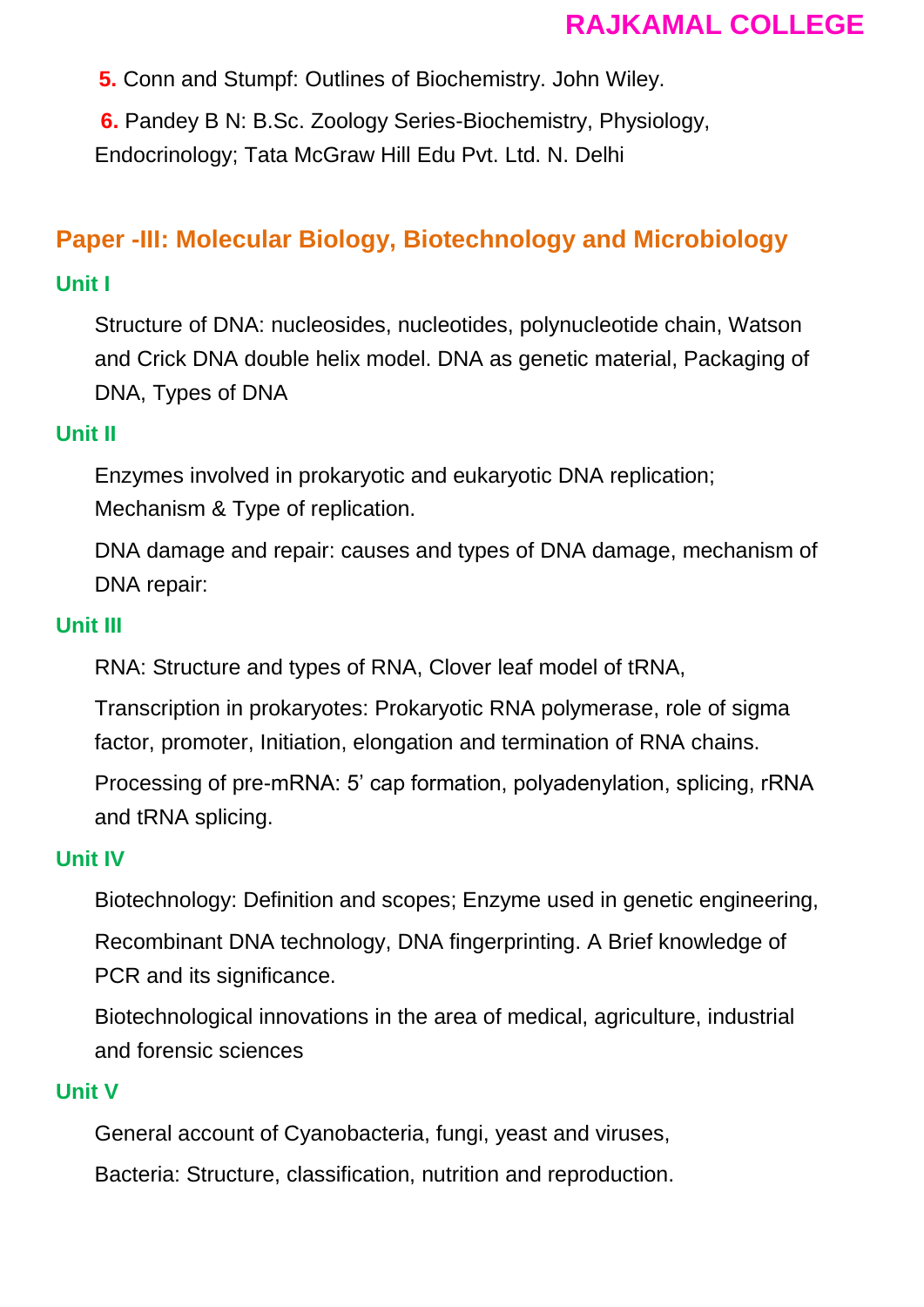### **Books recommended:**

- **1.** Alberts et al.: Molecular Biology of the cell. Garland Publ., New York.
- **2.** De Robertis- Cell and Molecular Biology
- **3.** Friefelder: Molecular Biology. Narosa Publ. House.
- **4.** Smith: Biotechnology. Cambridge.
- **5.** Verma, P.S. and Agrwal, V. K. Cell Biology, Genetics, Molecular biology,

Evolution and Ecology (S. Chand & Co.)

**6.** Tortora- Microbiology: an Introduction

# **PRACTICAL SYLLABUS of B.Sc. 2nd year (Zoology)**

#### **A. Chordata:**

Protochordata: Balanoglossus, Herdmania, Branchiostoma, Agnatha: Petromyzon

Pisces: Sphyrna, Pristis, Torpedo, Labeo, Exocoetus, Anguilla,Tor putitora, Hill stream fishes

Amphibia: Ichthyophis/Ureotyphlus, Salamandra, Bufo, Hyla, Axolotal larva

Reptilia: Chelone, Hemidactylus, Chamaeleon, Draco, Vipera, Naja,

Crocodylus, Gavialis

Key for Identification of poisonous and non-poisonous snakes

Aves: Study of six common birds from different orders

Mammalia: Sorex, Bat, Funambulus, Loris,

An "animal album" containing photographs, cut outs, with appropriate write up about the above mentioned taxa.

### **B. Physiology**

Preparation of hemin crystals, Estimation of Hemoglobin percentage, Blood group test

Examination of permanent slides of spinal cord, duodenum, liver, lung, kidney, bone, cartilage etc.

### **C. Biochemistry**

Identification of unknown carbohydrates in given solutions (Starch,